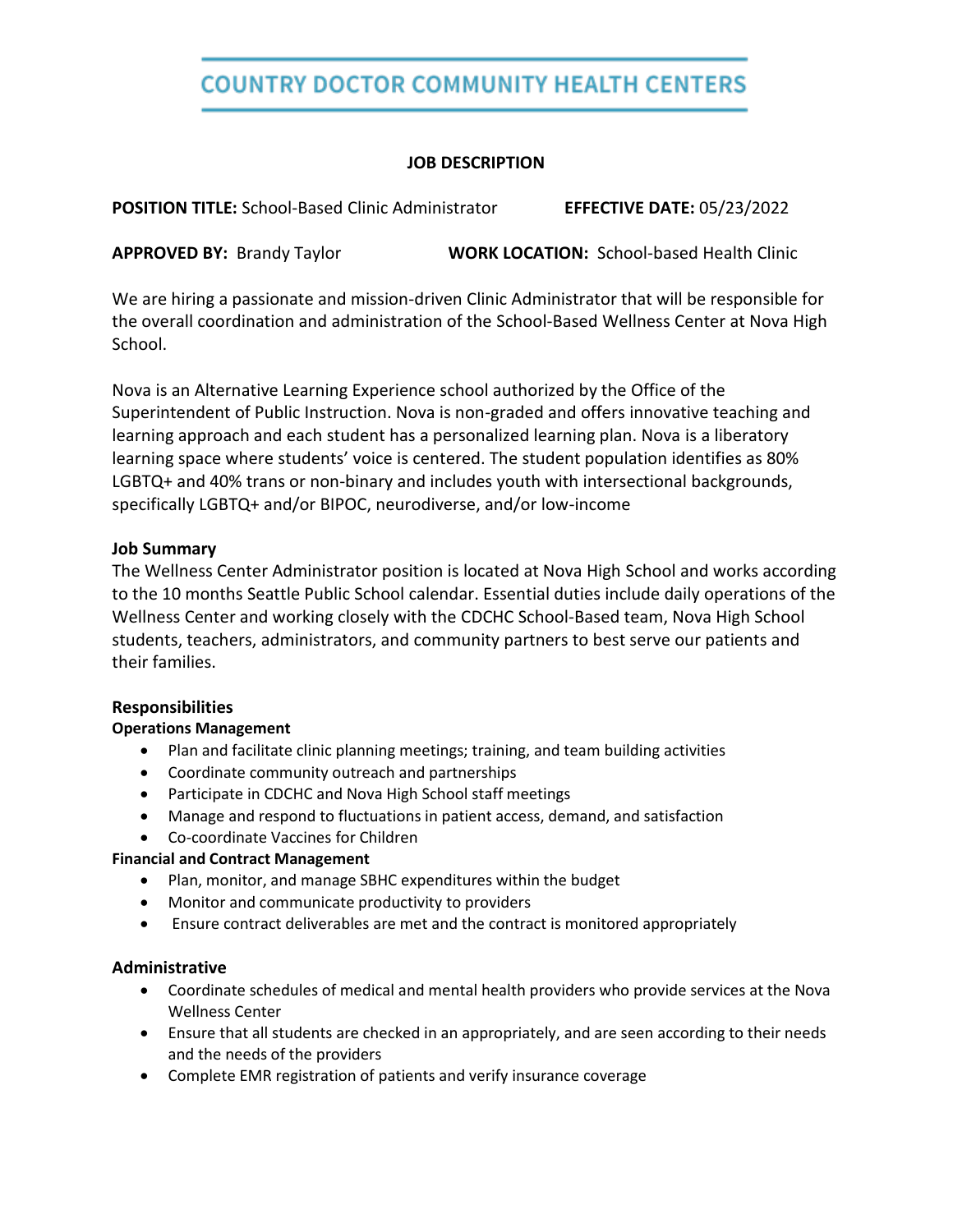# **COUNTRY DOCTOR COMMUNITY HEALTH CENTERS**

- Manage inventory of office supplies, including ordering, invoicing, receiving, and stocking supplies
- Oversee all day-to-day administrative clinic tasks, including answering the telephone and email inquiries, greeting visitors, and maintaining student health records

#### **Outreach**

- Coordinate and lead targeted outreach activities focused on promoting, integrating, and informing students, families, school staff, and the general school community about the Wellness Center's services
- Coordinate and perform educational outreach activities focused on health promotion and health education to students and families
- Develop and manage materials and announcements associated with outreach activities

#### **Service Coordination**

- Serve as the primary point of contact for referrals and service inquiries from school staff and families for Wellness Center services
- Attend school meetings related to the identification and coordination of health support services for students
- If patient needs are outside the scope of our services, educate patients, school staff, and families on other health care and support services available in the community and within the school through student support/intervention systems
- Support additional school initiatives, such as orienting students to careers in the healthcare field
- Coordinate and administer the Nova Wellness Ambassador Internship program
- Promote awareness of the Nova Wellness Center to the staff at the organization's main clinic sites
- Participate in CDCHC internal committees and initiatives
- Other duties as delegated include providing cross-site coverage as needed

#### **Education and Experience**

- A Bachelor's degree in Public Administration, Health Care Administration, or Social Work is preferred, but all educational backgrounds are welcome
- Certified Medical Assistants are encouraged to apply
- Computer proficiency in MS Office, Word, Excel, and various computer software programs
- Experience at a high-volume medical office and administrative work preferred
- understanding of the ethics of confidentiality
- Strong spoken and written communication skills
- Experience with Epic (or other electronic medical record systems)
- Experience with AMION (or other scheduling systems)
- Experience working at a school-based health center preferred.
- Experience working with LGBTQ+ youth and neurodiverse populations preferred

#### **Abilities**

- Ability to effectively perform the job under high levels of activity, a variety of conditions, and restraints
- Ability to effectively manage time, work independently, prioritize, and follow through with administrative and service coordination tasks
- Ability to demonstrate excellent verbal communication skills and customer service
- Ability to interact and work well with people from diverse cultures and backgrounds
- Ability to develop meaningful and appropriate relationships with students, school staff, and families.